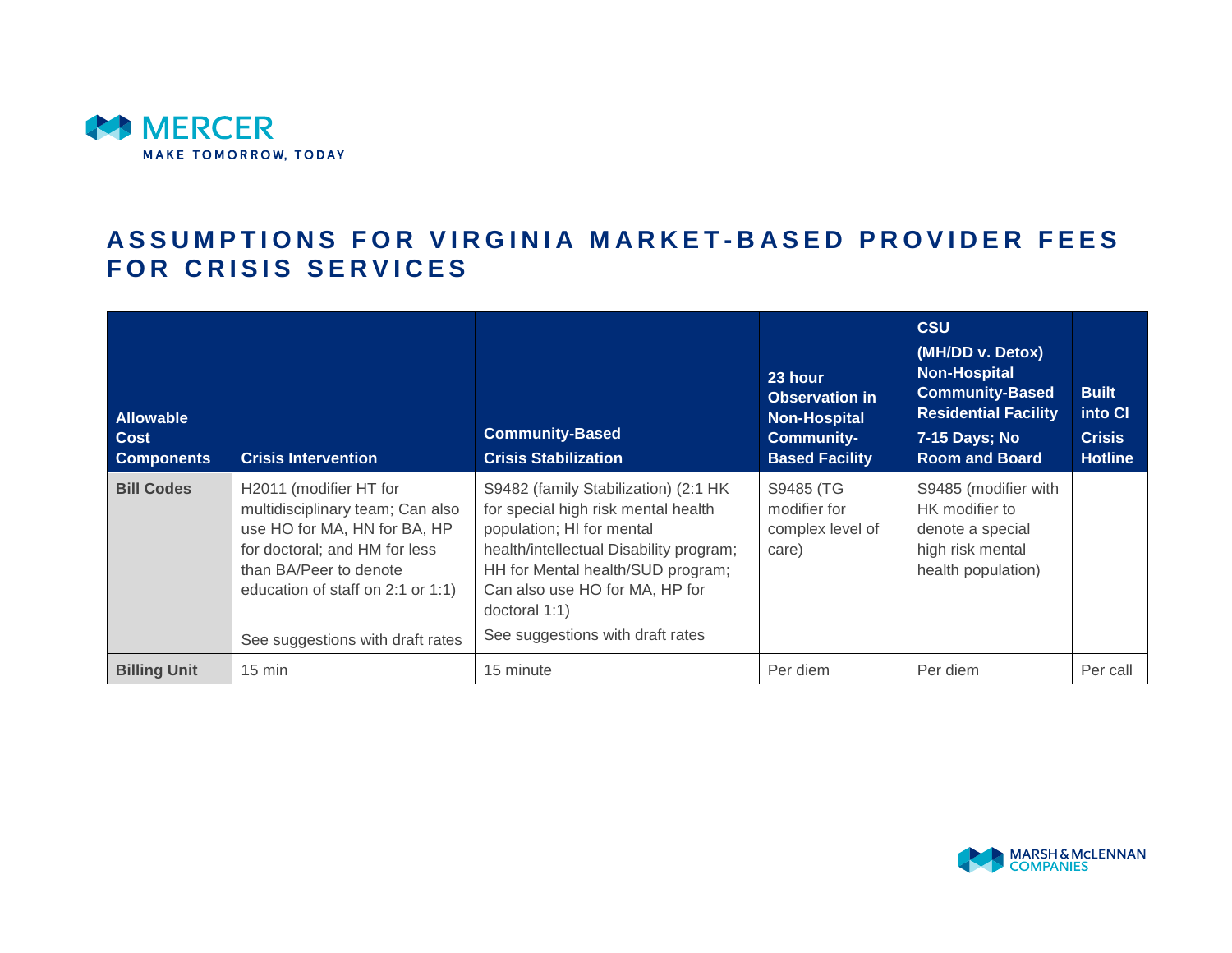# Page 2 ASSUMPTIONS FOR VIRGINIA MARKET-BASED PROVIDER FEES FOR CRISIS SERVICES

| <b>Allowable Cost</b><br><b>Components</b>               | <b>Crisis Intervention</b>                                                                                                                                                                                                                                                                                                                                        | <b>Community-Based</b><br><b>Crisis Stabilization</b>                                                                                                                                                                                                                                                                                                                                                                   | 23 hour Observation in<br><b>Non-Hospital</b><br><b>Community-Based</b><br><b>Facility</b>                                                                                                                                                                                                                                                                                                                                                                   | <b>CSU</b><br>(MH/DD v. Detox) Non-<br><b>Hospital Community-</b><br><b>Based Residential</b><br><b>Facility</b><br>7-15 Days; No Room<br>and Board                                                                                                                                                                                                                                                                                                  | <b>Built into CI</b><br><b>Crisis Hotline</b>                                                                                                                                                                                                          |
|----------------------------------------------------------|-------------------------------------------------------------------------------------------------------------------------------------------------------------------------------------------------------------------------------------------------------------------------------------------------------------------------------------------------------------------|-------------------------------------------------------------------------------------------------------------------------------------------------------------------------------------------------------------------------------------------------------------------------------------------------------------------------------------------------------------------------------------------------------------------------|--------------------------------------------------------------------------------------------------------------------------------------------------------------------------------------------------------------------------------------------------------------------------------------------------------------------------------------------------------------------------------------------------------------------------------------------------------------|------------------------------------------------------------------------------------------------------------------------------------------------------------------------------------------------------------------------------------------------------------------------------------------------------------------------------------------------------------------------------------------------------------------------------------------------------|--------------------------------------------------------------------------------------------------------------------------------------------------------------------------------------------------------------------------------------------------------|
| <b>Direct Care</b><br><b>Qualifications</b><br>and Wages | 5 Regional Hubs with<br>expertise for different<br>populations that the<br>teams are cross trained<br>with each team having:<br>Licensed<br>QMHP/Peer (preferred)<br><b>OR</b><br>Licensed only<br>300,000 calls<br>90,000 require F2F<br>20-25% require<br>stabilization<br>(preference 2 person<br>team; preference licensed<br>responder in person or<br>tele) | Caseload: rates assume<br>21<br>Typically, a single<br>professional but might<br>have 2 person teams for<br>kids especially with I/DD<br>aggression - need 2<br>rates here<br>QMHP only (preferred)<br><b>OR</b><br>Licensed<br>QMHP/Peer<br>Crisis stabilization shall<br>be provided by an<br>LMHP, LMHP-S, LMHP-<br>R, LMHP-RP, a Certified<br>Pre-Screener, QMHP,<br>QMHP-A, or QMHP-C.<br>The Crisis education and | 9 recliner<br>4.2 FTE Nurse on staff<br>24/7<br>4.2 FTE Peer<br>6.3 FTE QMHP<br>1.75 FTE 23 hour<br>employs a Psychiatrist or<br><b>Psychiatric Nurse</b><br>Practitioner (ability to<br>practice independently)<br>for at least 20 hours per<br>week; Psychiatrist or<br><b>Psychiatric Nurse</b><br>Practitioner available for<br>consult/emergency 24/7.<br>23 hour crisis<br>stabilization shall be<br>supervised 24/7 by an<br>LMHP.<br>Services can be | $6-16$ beds - assume 12<br>beds<br>4.2 FTE Nurse on staff<br>24/7<br>4.2 FTE Peer<br>6.3 FTE QMHP<br>1.75 FTE<br>CSU employs a<br>Psychiatrist or<br><b>Psychiatric Nurse</b><br>Practitioner (ability to<br>practice independently)<br>for at least 20 hours per<br>week; Psychiatrist or<br><b>Psychiatric Nurse</b><br>Practitioner available for<br>consult/emergency 24/7.<br>23 hour crisis<br>stabilization shall be<br>supervised 24/7 by an | An LMHP,<br>LMHP-S,<br>LMHP-R,<br>LMHP-RP, or a<br>Certified Pre-<br>Screener<br>A registered<br>Peer Recovery<br>or Family<br>Support<br>Specialist-<br>solely for the<br>follow up and<br>linkage not<br>crisis de-<br>escalation.<br>(non-billable) |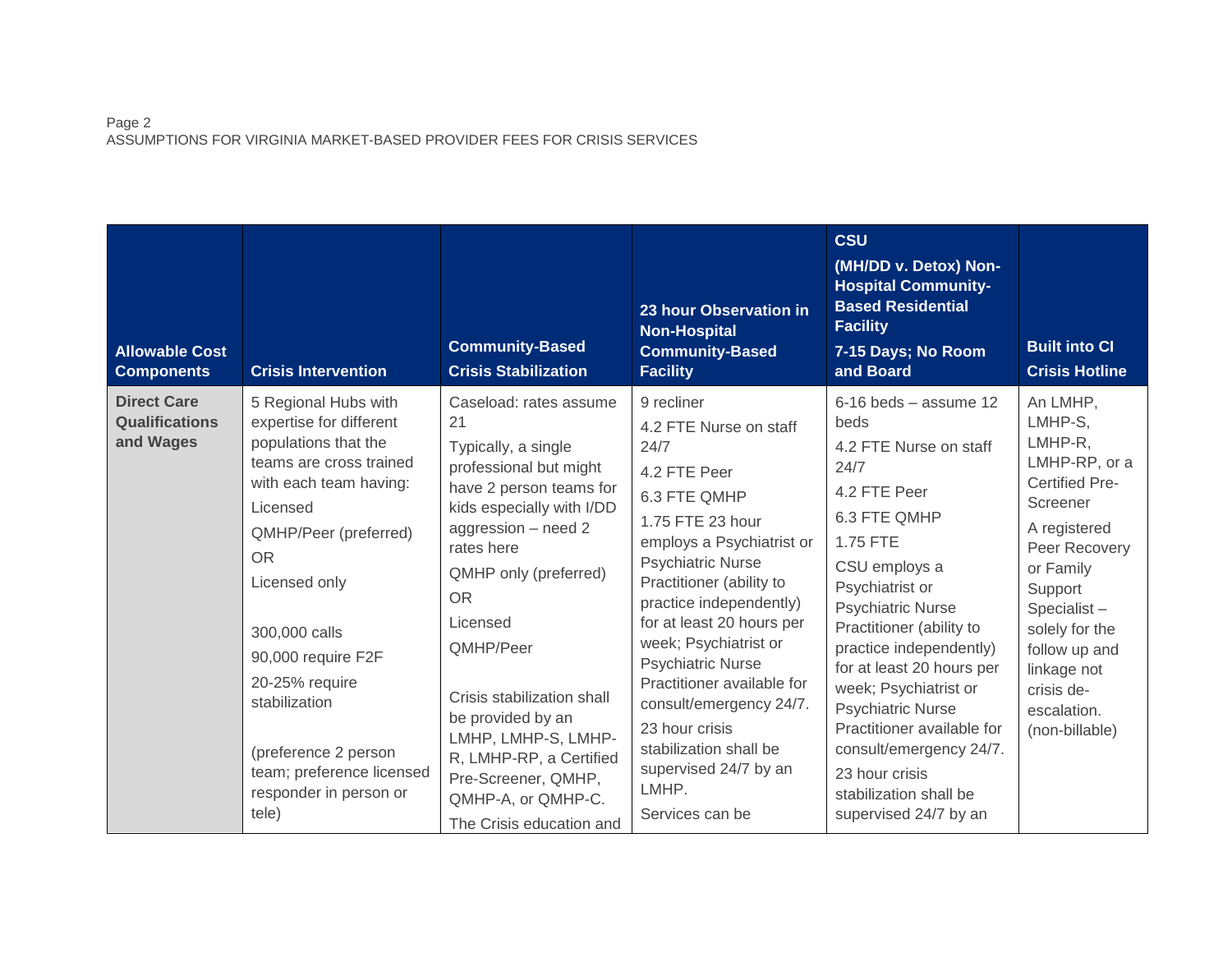# Page 3 ASSUMPTIONS FOR VIRGINIA MARKET-BASED PROVIDER FEES FOR CRISIS SERVICES

| <b>Allowable Cost</b><br><b>Components</b> | <b>Crisis Intervention</b>                                                                                                                                                                                                                                                                                                                                                                                             | <b>Community-Based</b><br><b>Crisis Stabilization</b>                                                                                                                                                                                                                                                                                                                                                                                                                                                                    | 23 hour Observation in<br><b>Non-Hospital</b><br><b>Community-Based</b><br><b>Facility</b>                                                                                                                                                                                         | <b>CSU</b><br>(MH/DD v. Detox) Non-<br><b>Hospital Community-</b><br><b>Based Residential</b><br><b>Facility</b><br>7-15 Days; No Room<br>and Board                                                                                                                                                                                                                      | <b>Built into CI</b><br><b>Crisis Hotline</b> |
|--------------------------------------------|------------------------------------------------------------------------------------------------------------------------------------------------------------------------------------------------------------------------------------------------------------------------------------------------------------------------------------------------------------------------------------------------------------------------|--------------------------------------------------------------------------------------------------------------------------------------------------------------------------------------------------------------------------------------------------------------------------------------------------------------------------------------------------------------------------------------------------------------------------------------------------------------------------------------------------------------------------|------------------------------------------------------------------------------------------------------------------------------------------------------------------------------------------------------------------------------------------------------------------------------------|--------------------------------------------------------------------------------------------------------------------------------------------------------------------------------------------------------------------------------------------------------------------------------------------------------------------------------------------------------------------------|-----------------------------------------------|
|                                            | An LMHP, LMHP-S,<br>LMHP-R, LMHP-RP, or a<br><b>Certified Pre-Screener</b><br>shall conduct a brief<br>focused assessment.<br>$(LMHP =$ psychologist,<br>LPC, LCSW, LMFT)<br>R-Resident<br>S- Supervisee<br>RP - Psych resident<br>Cert - Licensed LMHP or<br>LMHP R/S.<br>A QMHP, QMHP-A, or<br>QMHP-C may conduct<br>assessment under the<br>real time (in person or<br>tele-assessment)<br>supervision of an above- | prevention plan will be<br>developed by only an<br>LMHP, LMHP-S, LMHP-<br>R, LMHP-RP, Certified<br>Pre-Screener, QMHP,<br>QMHP-A, or QMHP-C;<br>CEPPs developed by a<br>QMHP level practitioner<br>must be signed off on by<br>a licensed practitioner as<br>noted above within 72<br>hours.<br>A registered Peer<br>Recovery or Family<br>Support Specialist (one<br>member of a two person<br>team accompanying<br>either a licensed<br>professional or QMHP).<br><b>QMHP/LMHP</b> must have<br>completed the required | delivered by QMHP,<br>QMHP-A, or QMHP-C<br>and/or A registered Peer<br>Recovery or Family<br>Support Specialist with in<br>their scope of practice.<br>Residential Aide level<br>staff can also provide<br>supervision and support<br>under the supervision of<br>an LMHP of QMHP. | LMHP, LMHP-S, LMHP-<br>R, LMHP-RP<br>Nurse on staff 24/7<br>Services can be<br>delivered by QMHP,<br>QMHP-A, or QMHP-C<br>and/or A registered Peer<br>Recovery or Family<br>Support Specialist with in<br>their scope of practice.<br><b>Residential Aide level</b><br>staff can also provide<br>supervision and support<br>under the supervision of<br>an LMHP of QMHP. |                                               |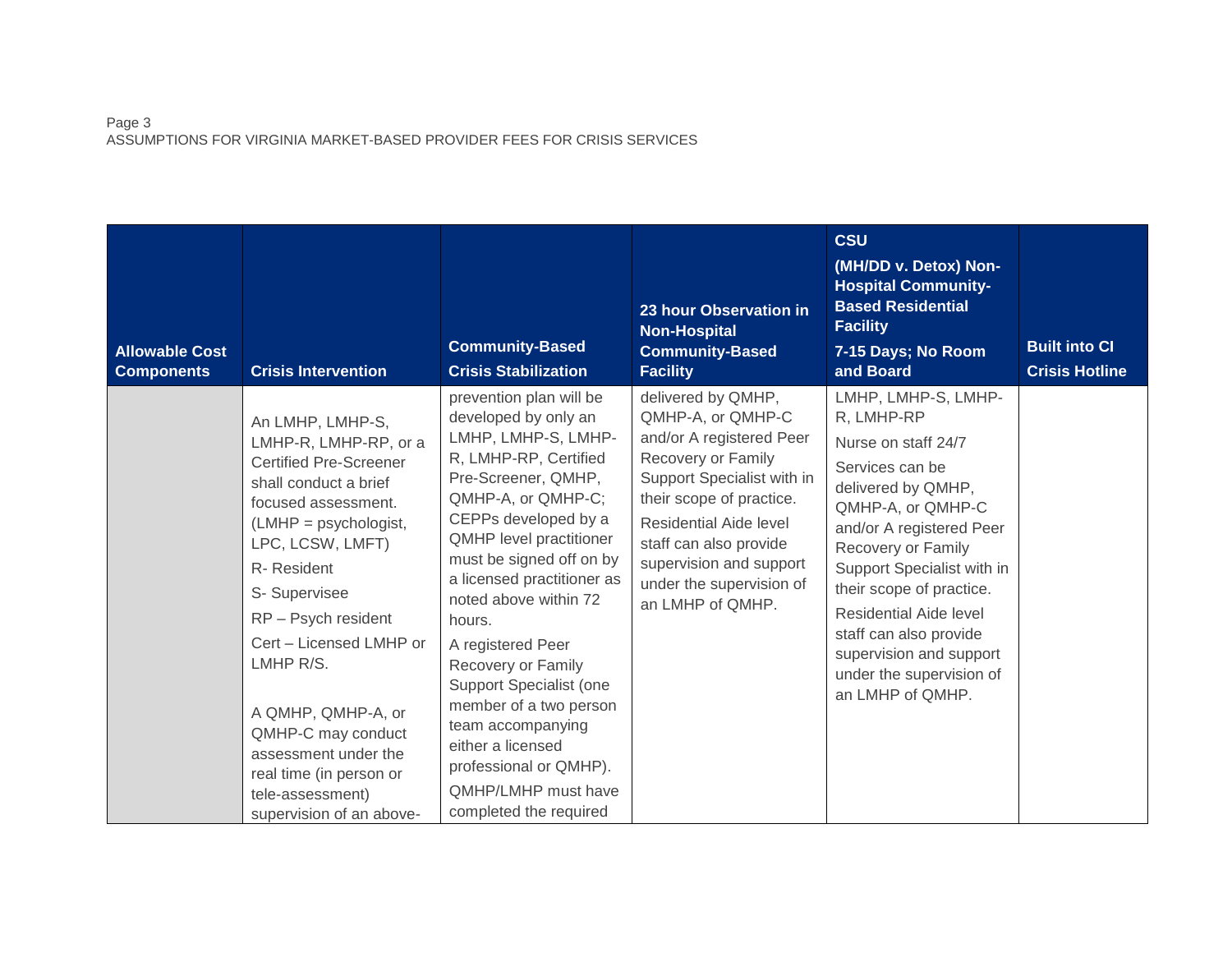## Page 4 ASSUMPTIONS FOR VIRGINIA MARKET-BASED PROVIDER FEES FOR CRISIS SERVICES

| <b>Allowable Cost</b><br><b>Components</b> | <b>Crisis Intervention</b>                                                                                                                         | <b>Community-Based</b><br><b>Crisis Stabilization</b>                                                              | 23 hour Observation in<br><b>Non-Hospital</b><br><b>Community-Based</b><br><b>Facility</b> | <b>CSU</b><br>(MH/DD v. Detox) Non-<br><b>Hospital Community-</b><br><b>Based Residential</b><br><b>Facility</b><br>7-15 Days; No Room<br>and Board | <b>Built into CI</b><br><b>Crisis Hotline</b> |
|--------------------------------------------|----------------------------------------------------------------------------------------------------------------------------------------------------|--------------------------------------------------------------------------------------------------------------------|--------------------------------------------------------------------------------------------|-----------------------------------------------------------------------------------------------------------------------------------------------------|-----------------------------------------------|
|                                            | mentioned licensed<br>practitioner.<br>$QMHP = MA/BA$<br>unlicensed<br>Adult<br>C-child                                                            | training identified to be a<br>crisis stabilization<br>provider (TBD).<br>Usually 1 person but can<br>be 2 person. |                                                                                            |                                                                                                                                                     |                                               |
|                                            | Crisis intervention shall<br>be provided only by an<br>LMHP, LMHP-S, LMHP-<br>R, LMHP-RP, a Certified<br>Pre-Screener, QMHP,<br>QMHP-A, or QMHP-C. | Licensed person must<br>sign off on Crisis<br>Prevention Plan if<br>completed by a QMHP                            |                                                                                            |                                                                                                                                                     |                                               |
|                                            | A registered Peer<br>Recovery or Family<br>Support Specialist (one<br>member of a two person<br>team accompanying<br>either a licensed             |                                                                                                                    |                                                                                            |                                                                                                                                                     |                                               |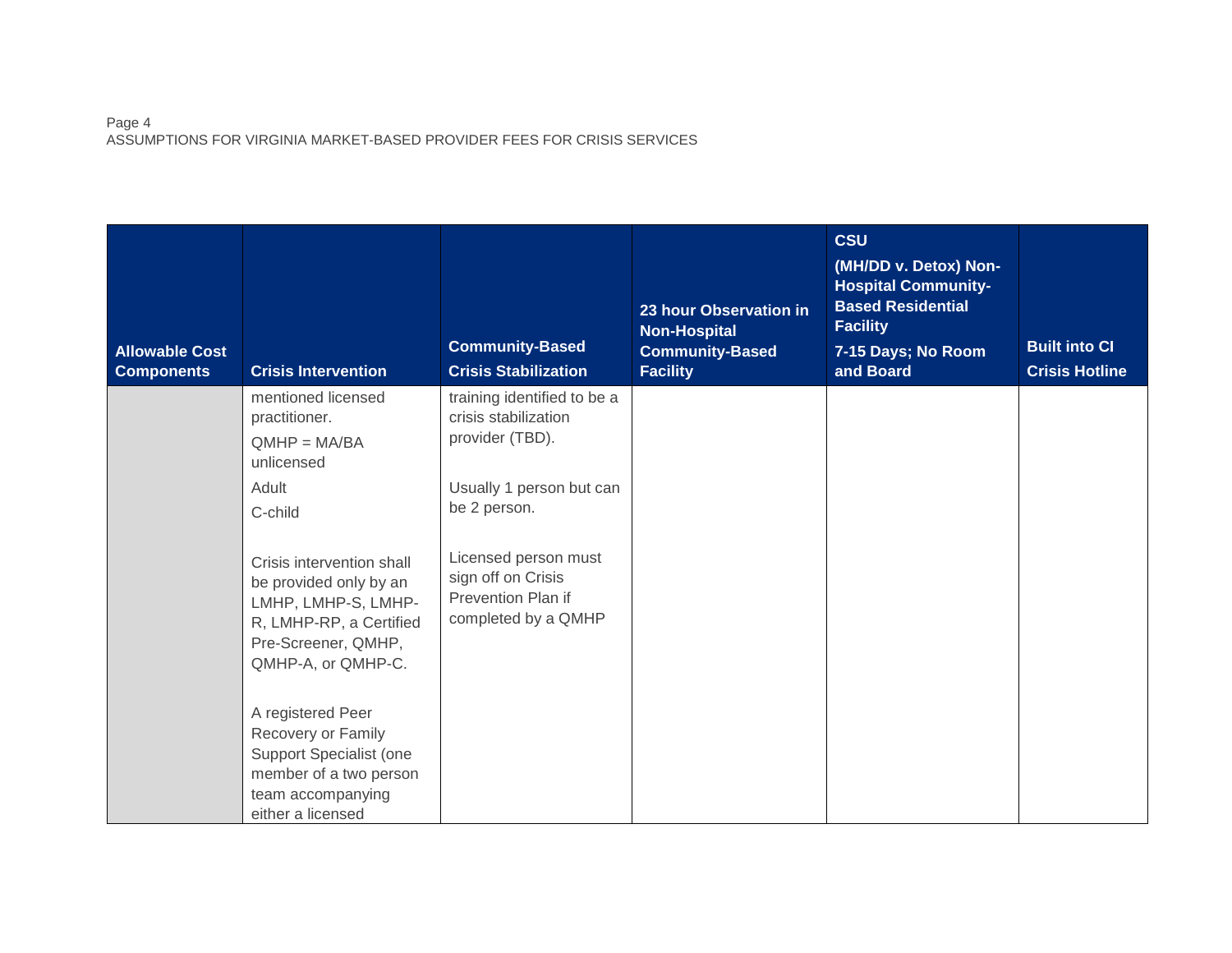## Page 5 ASSUMPTIONS FOR VIRGINIA MARKET-BASED PROVIDER FEES FOR CRISIS SERVICES

| <b>Allowable Cost</b><br><b>Components</b>                                                 | <b>Crisis Intervention</b>                                                                                                                                                                                                                 | <b>Community-Based</b><br><b>Crisis Stabilization</b> | 23 hour Observation in<br><b>Non-Hospital</b><br><b>Community-Based</b><br><b>Facility</b>     | <b>CSU</b><br>(MH/DD v. Detox) Non-<br><b>Hospital Community-</b><br><b>Based Residential</b><br><b>Facility</b><br>7-15 Days; No Room<br>and Board | <b>Built into CI</b><br><b>Crisis Hotline</b> |
|--------------------------------------------------------------------------------------------|--------------------------------------------------------------------------------------------------------------------------------------------------------------------------------------------------------------------------------------------|-------------------------------------------------------|------------------------------------------------------------------------------------------------|-----------------------------------------------------------------------------------------------------------------------------------------------------|-----------------------------------------------|
|                                                                                            | professional or QMHP)<br>Peer $-$ 40 hour training $+$<br>500 hours supervision -<br>HSD is minimum<br><b>QMHP/LMHP</b> must have<br>completed the required<br>training identified to be a<br>crisis intervention<br>provider (TBD) 9 days |                                                       |                                                                                                |                                                                                                                                                     |                                               |
| <b>Other Program</b><br><b>Staff</b><br><b>Qualifications</b><br>and Wages<br>(Supervisor) | 4.2 FTE Licensed<br>Practitioner - LPC,<br>LCSW, Psychologist<br><b>2.0 FTE</b><br>Admin/Supervisor                                                                                                                                        | <b>Licensed Practitioner</b>                          | 4.2 FTE Licensed<br>Practitioner<br>2.0 Administrator/<br>Supervisor<br><b>Total 22.65 FTE</b> | 4.2 FTE Licensed<br>Practitioner<br>2.0 Administrator/<br>Supervisor<br><b>Total 22.65 FTE</b>                                                      | Licensed<br>Practitioner                      |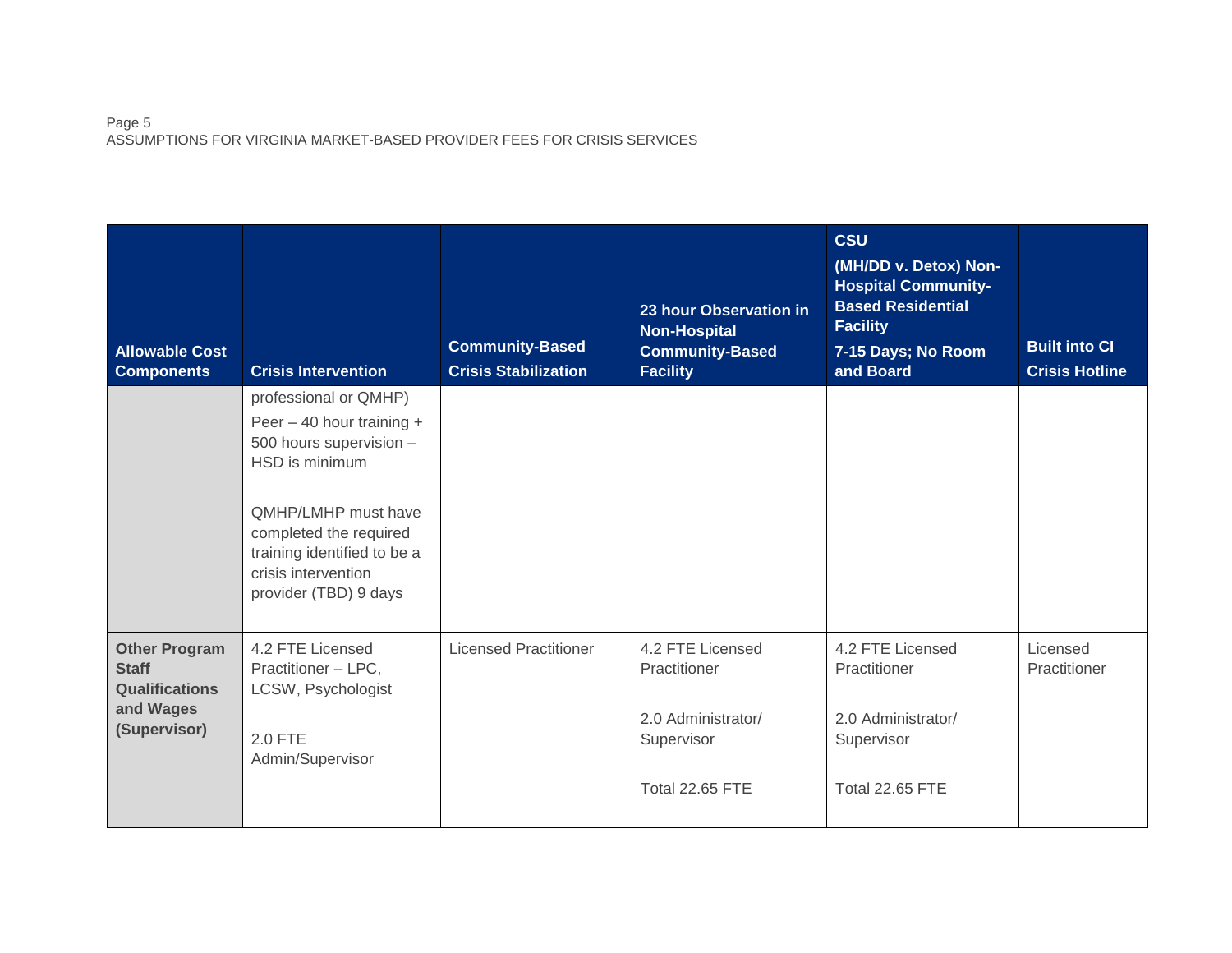## Page 6 ASSUMPTIONS FOR VIRGINIA MARKET-BASED PROVIDER FEES FOR CRISIS SERVICES

| <b>Allowable Cost</b><br><b>Components</b>                                                                                                 | <b>Crisis Intervention</b>                                                                                            | <b>Community-Based</b><br><b>Crisis Stabilization</b>                                                                 | 23 hour Observation in<br><b>Non-Hospital</b><br><b>Community-Based</b><br><b>Facility</b>                            | <b>CSU</b><br>(MH/DD v. Detox) Non-<br><b>Hospital Community-</b><br><b>Based Residential</b><br><b>Facility</b><br>7-15 Days; No Room<br>and Board | <b>Built into CI</b><br><b>Crisis Hotline</b> |
|--------------------------------------------------------------------------------------------------------------------------------------------|-----------------------------------------------------------------------------------------------------------------------|-----------------------------------------------------------------------------------------------------------------------|-----------------------------------------------------------------------------------------------------------------------|-----------------------------------------------------------------------------------------------------------------------------------------------------|-----------------------------------------------|
|                                                                                                                                            |                                                                                                                       |                                                                                                                       | SUD - referred to ASAM<br>provider because needs<br>physician/nurses                                                  |                                                                                                                                                     |                                               |
| <b>Total Full Time</b><br><b>Hours</b>                                                                                                     | 2080                                                                                                                  | 2080                                                                                                                  | 2080                                                                                                                  | 2080                                                                                                                                                | 2080                                          |
| <b>Employee</b><br><b>Related</b><br><b>Expenses</b><br>(ERE)<br><b>Health</b><br><b>FUTA / SUTA</b><br><b>FICA</b><br><b>Workers Comp</b> | 30% benefits (app) use<br>Public employee<br>98% are Public<br><b>Employees</b><br>\$6,346 per year<br>\$242 per year | 30% benefits (app) use<br>Public employee<br>98% are Public<br><b>Employees</b><br>\$6,346 per year<br>\$242 per year | 30% benefits (app) use<br>Public employee<br>98% are Public<br><b>Employees</b><br>\$6,346 per year<br>\$242 per year | 30% benefits (app) use<br>Public employee<br>98% are Public<br>Employees<br>\$6,346 per year<br>\$242 per year                                      | 30% benefits                                  |
| Other (e.g.,<br><b>STD/LTD/Life</b><br>Ins/Retirement)                                                                                     | 7.65% of compensation<br>2.72% of compensation<br>3% of compensation                                                  | 7.65% of compensation<br>2.72% of compensation<br>3% of compensation                                                  | 7.65% of compensation<br>2.72% of compensation<br>3% of compensation                                                  | 7.65% of compensation<br>2.72% of compensation<br>3% of compensation                                                                                |                                               |
| <b>Collective Days</b><br>Off                                                                                                              | 35                                                                                                                    | 35                                                                                                                    | 35                                                                                                                    | 35                                                                                                                                                  | 35                                            |
| <b>Training Days</b>                                                                                                                       | 9 initial                                                                                                             | 9 initial                                                                                                             | 9 initial                                                                                                             | 9 initial                                                                                                                                           | 9 initial                                     |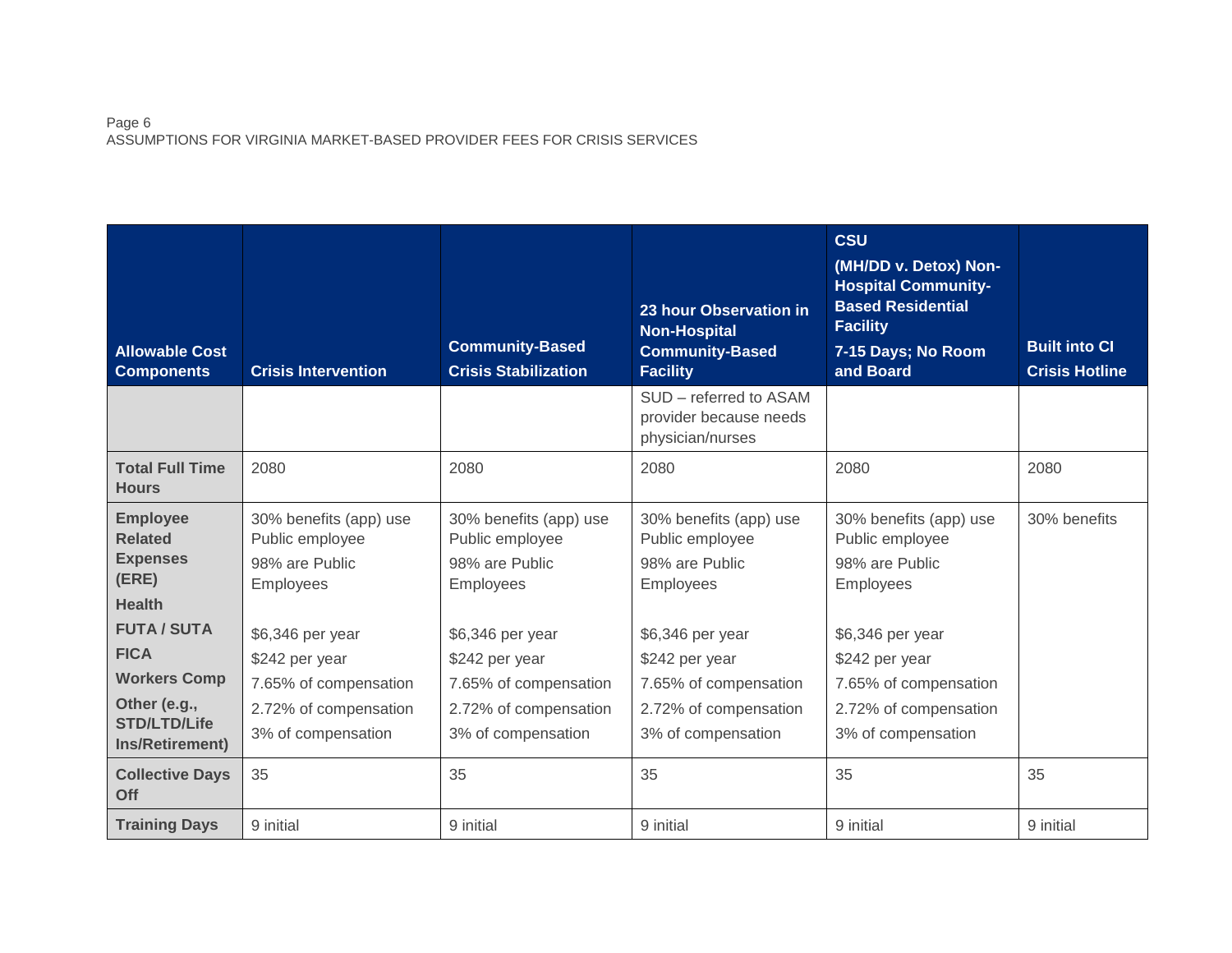# Page 7 ASSUMPTIONS FOR VIRGINIA MARKET-BASED PROVIDER FEES FOR CRISIS SERVICES

| <b>Allowable Cost</b><br><b>Components</b>   | <b>Crisis Intervention</b>                                                                                                                 | <b>Community-Based</b><br><b>Crisis Stabilization</b>                                                                                      | 23 hour Observation in<br><b>Non-Hospital</b><br><b>Community-Based</b><br><b>Facility</b>                                                  | <b>CSU</b><br>(MH/DD v. Detox) Non-<br><b>Hospital Community-</b><br><b>Based Residential</b><br><b>Facility</b><br>7-15 Days; No Room<br>and Board | <b>Built into CI</b><br><b>Crisis Hotline</b> |
|----------------------------------------------|--------------------------------------------------------------------------------------------------------------------------------------------|--------------------------------------------------------------------------------------------------------------------------------------------|---------------------------------------------------------------------------------------------------------------------------------------------|-----------------------------------------------------------------------------------------------------------------------------------------------------|-----------------------------------------------|
|                                              | 2 ongoing<br>2 weeks supervised<br>shadowing initial - no<br>revenue<br>15 wage days onboarding<br>and role specific training<br>at \$4326 | 2 ongoing<br>2 weeks supervised<br>shadowing initial - no<br>revenue<br>15 wage days<br>onboarding and role<br>specific training at \$4326 | 2 on-going<br>2 weeks supervised<br>shadowing initial - no<br>revenue<br>15 wage days<br>onboarding and role<br>specific training at \$4326 | 2 on-going<br>2 weeks supervised<br>shadowing initial - no<br>revenue<br>15 wage days<br>onboarding and role<br>specific training at \$4326         | 2 on going                                    |
| <b>Training Costs</b>                        | \$500 (certification cost<br>estimate)                                                                                                     | \$500 (certification cost<br>estimate)                                                                                                     | \$500 (certification cost<br>estimate)                                                                                                      | \$500 (certification cost<br>estimate)                                                                                                              | \$500<br>(certification<br>cost estimate)     |
| <b>Full Time / Part</b><br><b>Time Split</b> | 75% FT<br>25% PT - 20 h<br>Crisis hotline<br>90% FT<br>10% PT - 20 h                                                                       | 75% FT<br>25% PT - 20 h                                                                                                                    | 80% FT<br>$20\%$ PT $-20$ h<br>Crisis hotline<br>90% FT<br>10% PT - 20 h                                                                    | 80% FT<br>$20\%$ PT $-20$ h                                                                                                                         | 90%FT<br>10% PT                               |
| <b>Staff Turnover</b>                        | 70/30                                                                                                                                      | 70/30                                                                                                                                      | 70/30                                                                                                                                       | 70/30                                                                                                                                               | 70/30                                         |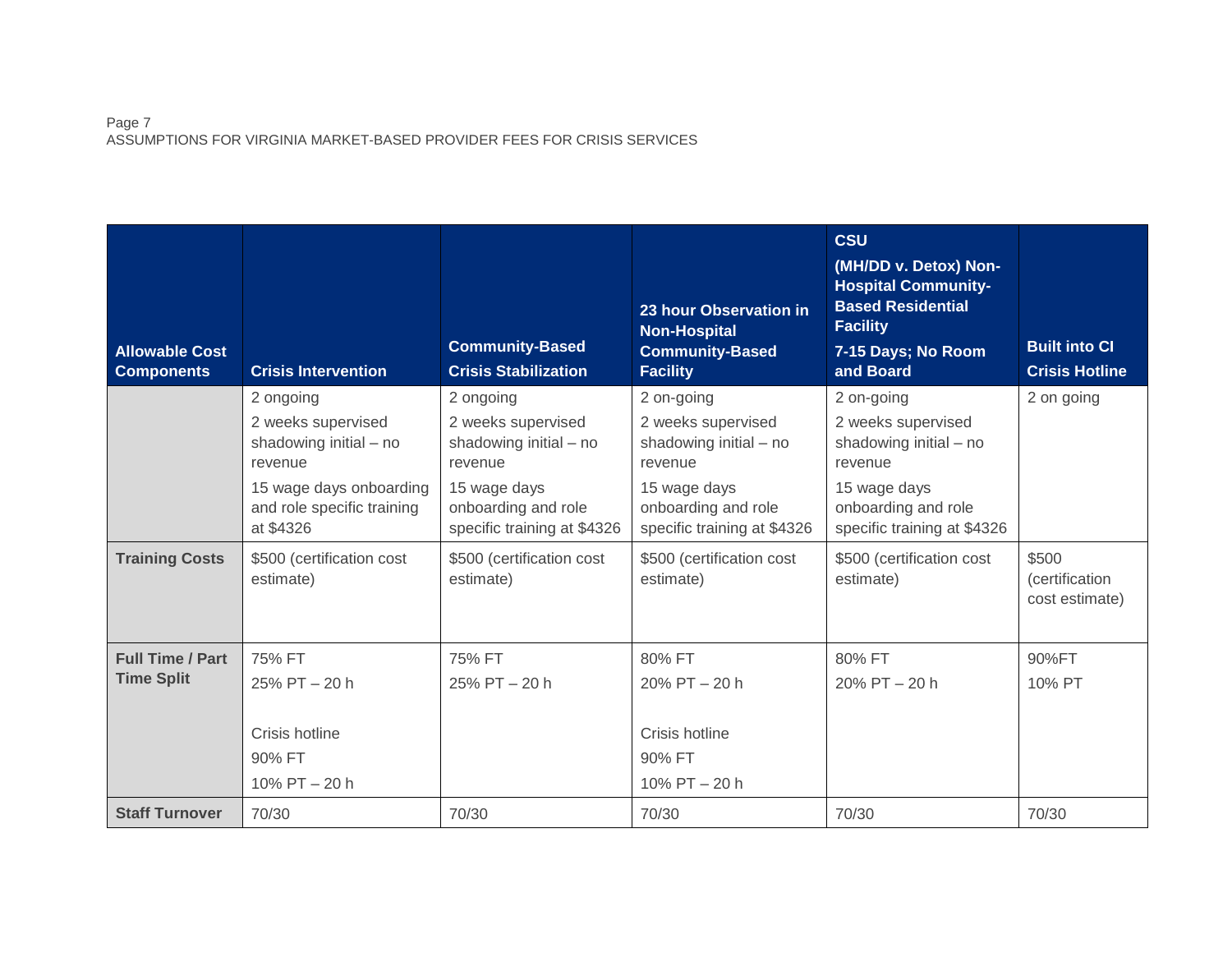### Page 8 ASSUMPTIONS FOR VIRGINIA MARKET-BASED PROVIDER FEES FOR CRISIS SERVICES

| <b>Allowable Cost</b><br><b>Components</b>                            | <b>Crisis Intervention</b>                                                                                            | <b>Community-Based</b><br><b>Crisis Stabilization</b> | 23 hour Observation in<br><b>Non-Hospital</b><br><b>Community-Based</b><br><b>Facility</b> | <b>CSU</b><br>(MH/DD v. Detox) Non-<br><b>Hospital Community-</b><br><b>Based Residential</b><br><b>Facility</b><br>7-15 Days; No Room<br>and Board | <b>Built into CI</b><br><b>Crisis Hotline</b> |
|-----------------------------------------------------------------------|-----------------------------------------------------------------------------------------------------------------------|-------------------------------------------------------|--------------------------------------------------------------------------------------------|-----------------------------------------------------------------------------------------------------------------------------------------------------|-----------------------------------------------|
| (Experienced /<br><b>New Hire Split)</b>                              |                                                                                                                       |                                                       |                                                                                            |                                                                                                                                                     |                                               |
| <b>Productivity:</b><br><b>Billable Hours</b><br>per shift/8<br>hours | 4.5 hours per 8 hour shift                                                                                            | 4.5 hours per 8 hour shift                            | N/A                                                                                        | N/A                                                                                                                                                 |                                               |
| <b>Productivity:</b><br><b>Absentee</b><br><b>Factor</b>              | N/A                                                                                                                   | 5%                                                    | N/A                                                                                        | N/A                                                                                                                                                 |                                               |
| <b>Staff to Client</b><br><b>Ratio</b>                                | 2:1;1:1<br>Two rates 1 responder/2<br>responder<br>1 responder is more<br>experienced assume<br>licensed/pre-screener | 2:1;1:1<br>Two rates 1 responder/2<br>responder       | 1:2<br>SUD - ASAM 2-WM is<br>separate ARTS rate                                            | 1:3<br>One MH/DD rate<br>$SUD - 3.2$ WM or<br>3.7WM (3.3,3.5, 3.7)<br>treatment) would be<br>separate ARTS rates                                    |                                               |
| <b>Supervisor to</b><br><b>Direct Care</b><br><b>Worker Ratio</b>     | 1:8                                                                                                                   | 1:9                                                   | 1:5 during day<br>1:6 during evening<br>1:4 overnight                                      | 1:5 during day<br>1:6 during evening<br>1:4 overnight                                                                                               |                                               |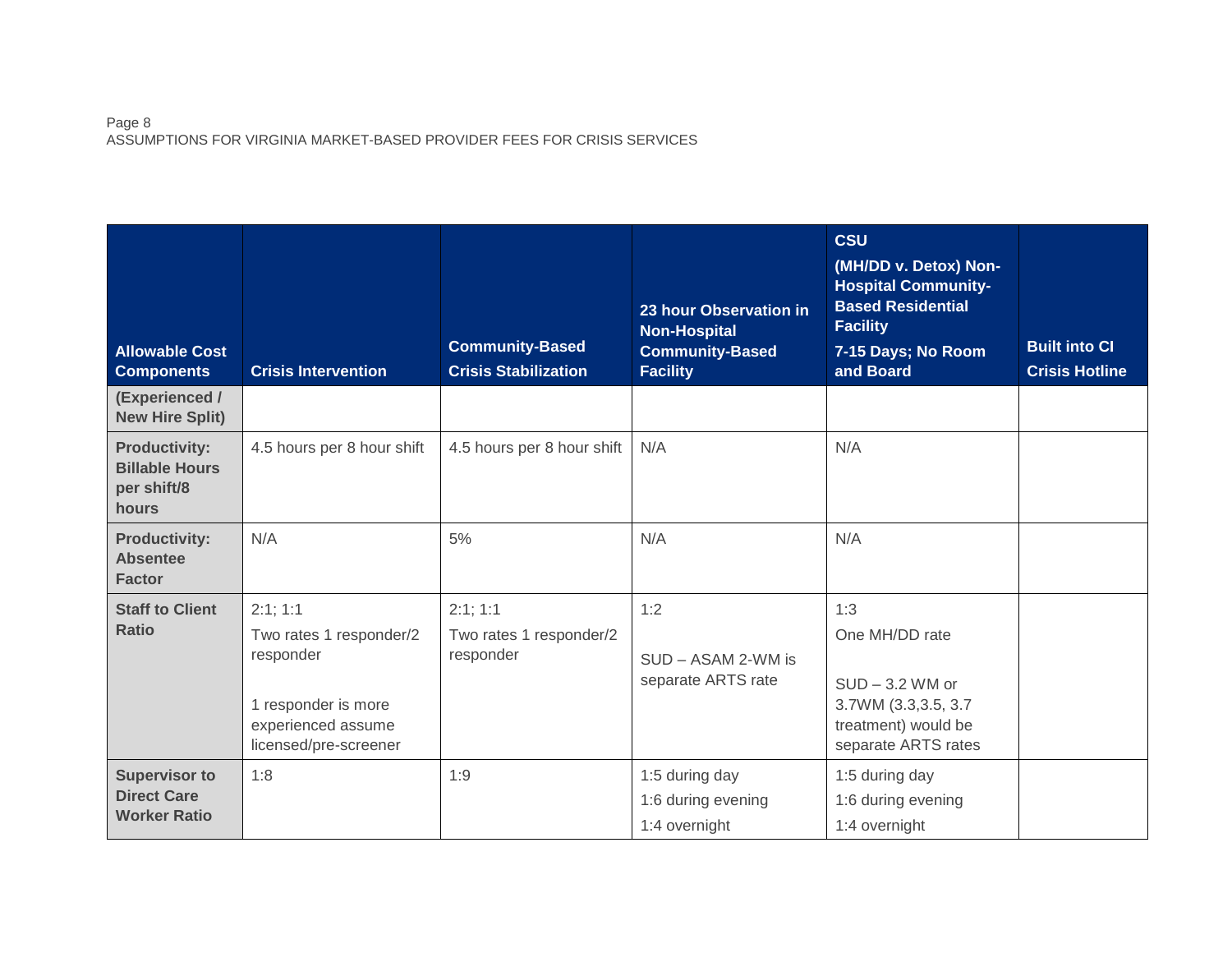## Page 9 ASSUMPTIONS FOR VIRGINIA MARKET-BASED PROVIDER FEES FOR CRISIS SERVICES

| <b>Allowable Cost</b><br><b>Components</b> | <b>Crisis Intervention</b>                                                  | <b>Community-Based</b><br><b>Crisis Stabilization</b>     | 23 hour Observation in<br><b>Non-Hospital</b><br><b>Community-Based</b><br><b>Facility</b> | <b>CSU</b><br>(MH/DD v. Detox) Non-<br><b>Hospital Community-</b><br><b>Based Residential</b><br><b>Facility</b><br>7-15 Days; No Room<br>and Board | <b>Built into CI</b><br><b>Crisis Hotline</b>           |
|--------------------------------------------|-----------------------------------------------------------------------------|-----------------------------------------------------------|--------------------------------------------------------------------------------------------|-----------------------------------------------------------------------------------------------------------------------------------------------------|---------------------------------------------------------|
| <b>Collateral</b><br>contact               | Permitted                                                                   | Permitted                                                 |                                                                                            |                                                                                                                                                     |                                                         |
| <b>Transportation</b><br>(miles per day)   | 60 miles<br>60 minutes                                                      | 60 miles<br>60 minutes                                    | N/A                                                                                        | N/A                                                                                                                                                 | N/A                                                     |
| Length of<br>episode                       | 4hr                                                                         | 3hr/day (1 <sup>st</sup> week)<br>3hr/week (next 4 weeks) | 16hr                                                                                       | 3-7 days                                                                                                                                            |                                                         |
| <b>Mileage</b><br><b>Reimbursement</b>     | Federal<br>58 cents a mile                                                  | Federal<br>58 cents a mile                                | N/A                                                                                        | N/A                                                                                                                                                 | N/A                                                     |
| <b>Security</b>                            |                                                                             |                                                           | \$225,000 per facility OR 4.2 FTE per facility                                             |                                                                                                                                                     |                                                         |
| <b>Facility</b>                            |                                                                             |                                                           | These three minimally<br>will have facility costs<br>Included in admin                     | These three minimally<br>will have facility costs<br>Included in admin                                                                              | These three<br>minimally will<br>have facility<br>cost- |
| <b>Supply cost</b>                         |                                                                             |                                                           | 3%                                                                                         | 3%                                                                                                                                                  |                                                         |
| <b>Accreditation</b><br>costs              | Not currently required<br>Crisis hotline will need<br>accredited - Lifeline | Not currently required                                    | Not currently required<br>Crisis hotline will need<br>accredited - Lifeline                | Not currently required                                                                                                                              | \$2,700 (will<br>need to be<br>accredited-              |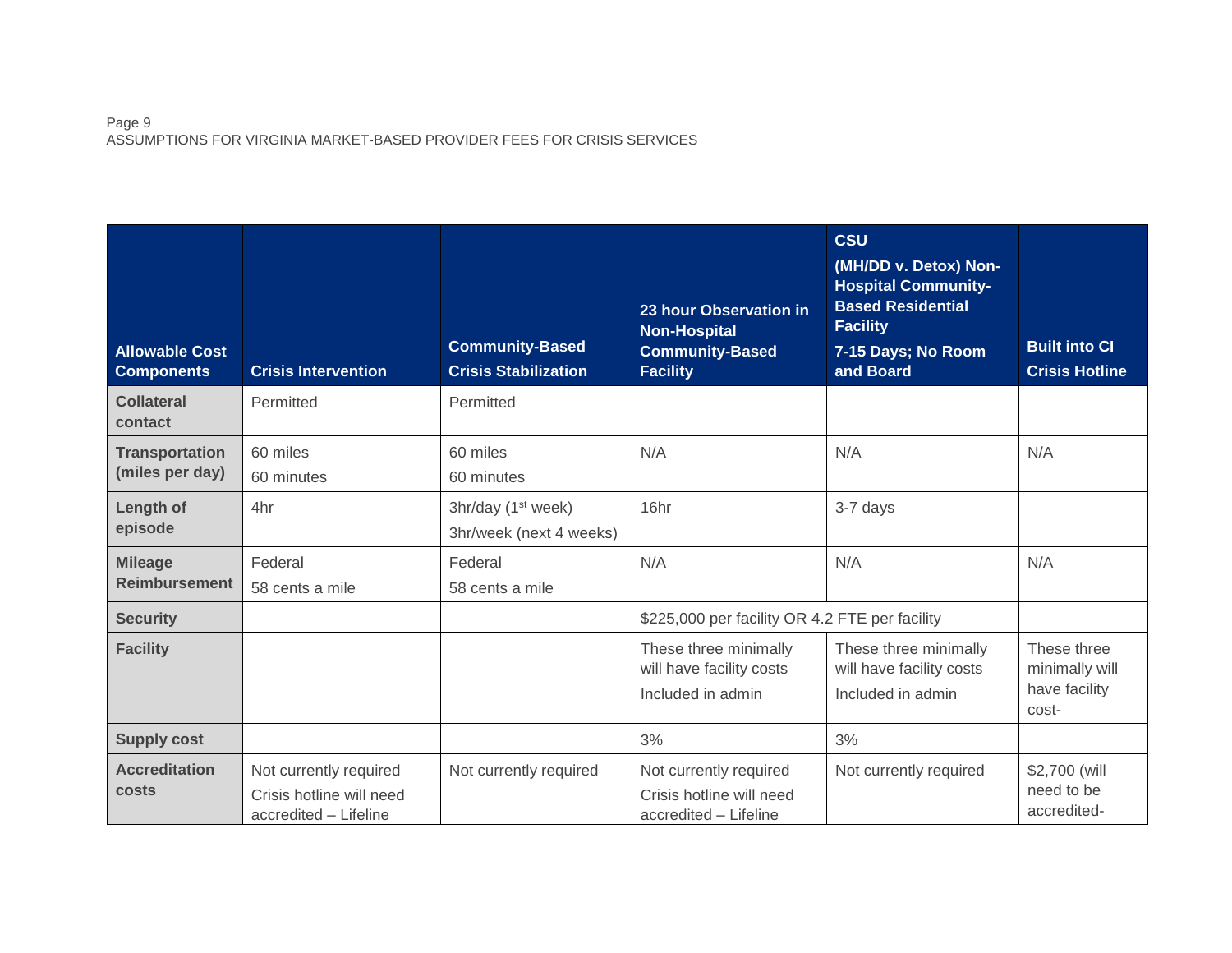### Page 10 ASSUMPTIONS FOR VIRGINIA MARKET-BASED PROVIDER FEES FOR CRISIS SERVICES

| <b>Allowable Cost</b><br><b>Components</b>                      | <b>Crisis Intervention</b>                                                                                                                                                  | <b>Community-Based</b><br><b>Crisis Stabilization</b>                                                                          | 23 hour Observation in<br><b>Non-Hospital</b><br><b>Community-Based</b><br><b>Facility</b> | <b>CSU</b><br>(MH/DD v. Detox) Non-<br><b>Hospital Community-</b><br><b>Based Residential</b><br><b>Facility</b><br>7-15 Days; No Room<br>and Board | <b>Built into CI</b><br><b>Crisis Hotline</b> |
|-----------------------------------------------------------------|-----------------------------------------------------------------------------------------------------------------------------------------------------------------------------|--------------------------------------------------------------------------------------------------------------------------------|--------------------------------------------------------------------------------------------|-----------------------------------------------------------------------------------------------------------------------------------------------------|-----------------------------------------------|
|                                                                 | \$2,700                                                                                                                                                                     |                                                                                                                                | \$2,700                                                                                    |                                                                                                                                                     | Lifeline)                                     |
| <b>Administration</b><br>Percentage                             | 15%                                                                                                                                                                         | 15%                                                                                                                            | 15%                                                                                        | 15%                                                                                                                                                 | 15%                                           |
| <b>Other costs</b>                                              |                                                                                                                                                                             |                                                                                                                                |                                                                                            |                                                                                                                                                     |                                               |
| <b>DMAS</b><br><b>Proposed Rate</b><br>with suggested<br>coding | 2:1 (Licensed/Peer)<br>H <sub>2011</sub> HT HP<br>\$108.01<br>2:1 (Licensed/MA)<br>H <sub>2011</sub> HT<br>\$117.27<br>$2:1$ (MA/MA)<br>H <sub>2011</sub> HT HO<br>\$110.46 | 2:1 (Licensed/Peer)<br>S9482 HT HP<br>\$66.54<br>2:1 (Licensed/MA)<br>S9482 HT<br>\$76.29<br>$1:1$ (MA)<br>S9482 HO<br>\$35.76 | Per Diem Rate<br>S9485 TG<br>\$817.83                                                      | Per Diem Rate<br>S9485 HK<br>\$684.48                                                                                                               |                                               |